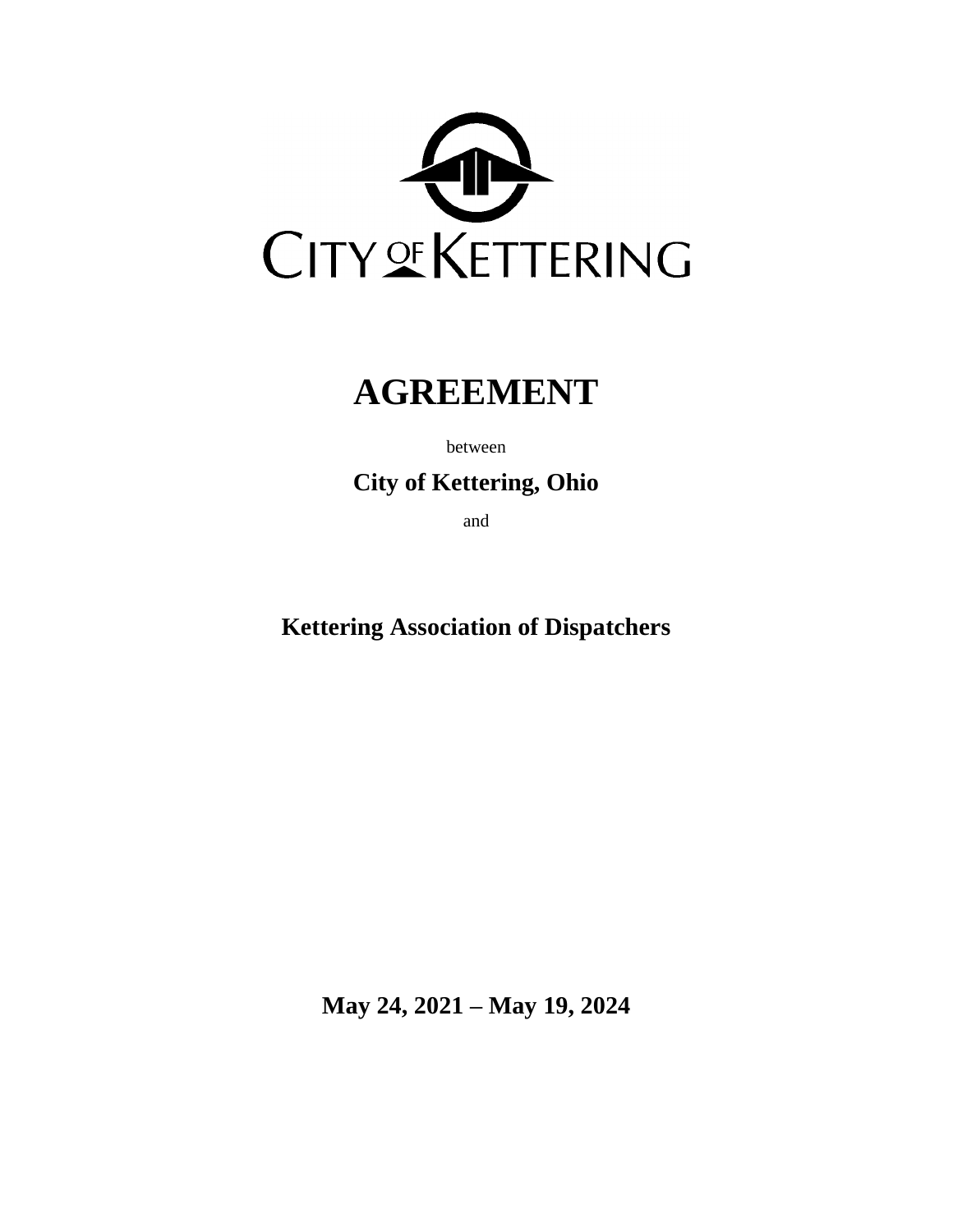## **AGREEMENT INDEX**

|                |                | <b>PAGE</b> |
|----------------|----------------|-------------|
| <b>ARTICLE</b> | <b>SUBJECT</b> | NO.         |
| 1              |                |             |
| $\overline{2}$ |                |             |
| 3              |                |             |
| 4              |                |             |
| 5              |                |             |
| 6              |                |             |
| 7              |                |             |
| 8              |                |             |
| 9              |                |             |
| 10             |                |             |
| 11             |                |             |
| 12             |                |             |
| 13             |                |             |
| 14             |                |             |
| 15             |                |             |
| 16             |                |             |
| 17             |                |             |
| 18             |                |             |
| 19             |                |             |
| 20             |                |             |
| 21             |                |             |
| 22             |                |             |
| 23             |                |             |
| 24             |                |             |
| 25             |                |             |
|                |                |             |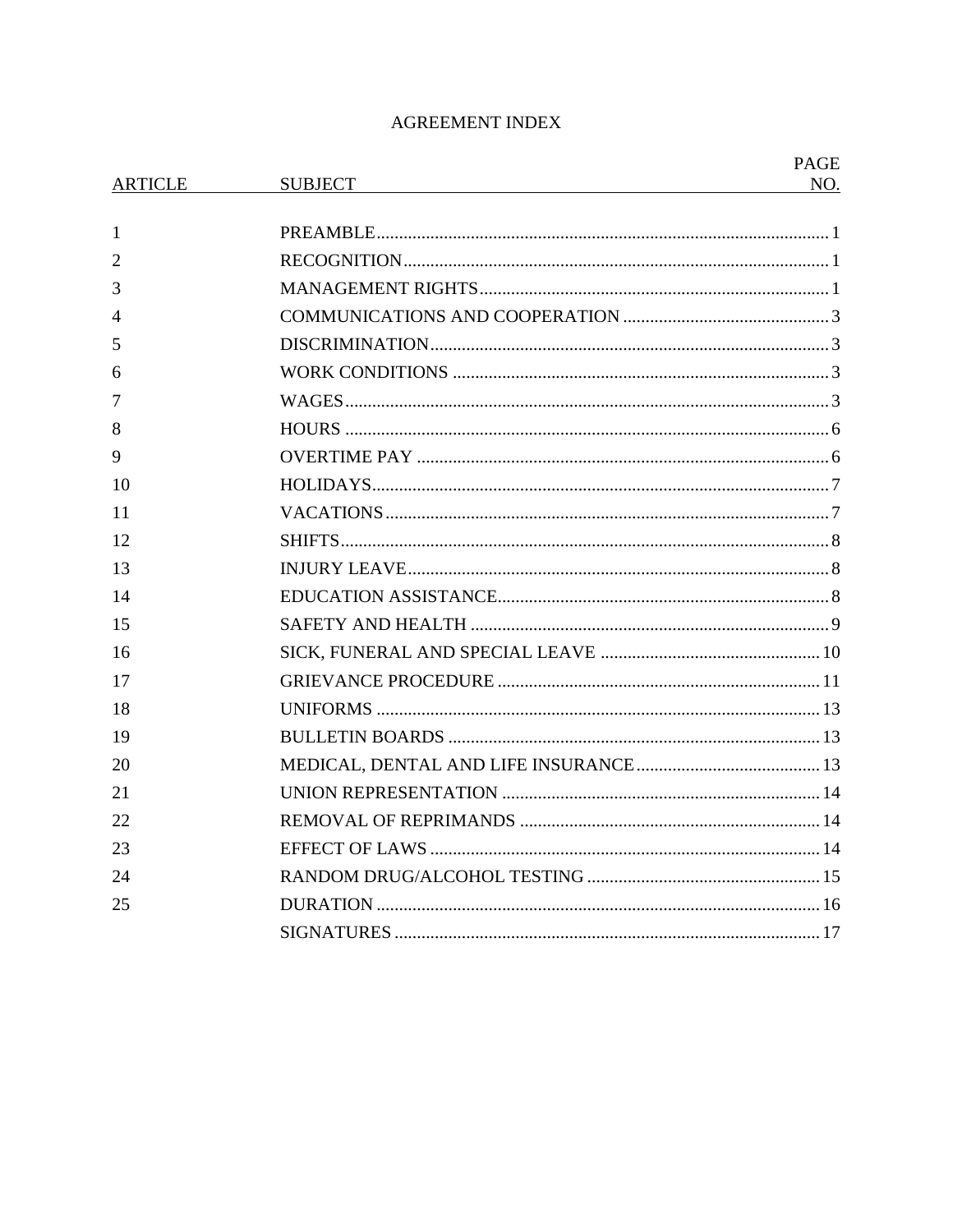#### AGREEMENT

This Agreement is between the City of Kettering, Ohio (the "City") and the Kettering Association of Dispatchers (the "Union"). "He," "his" and "him" shall include "she," "hers" and "her."

#### ARTICLE 1 — PREAMBLE

It is the purpose of this Agreement to achieve and maintain harmonious relations between the City and the Union, to provide for equitable and peaceful adjustment of differences which may arise, and to establish proper standards of wages, hours and other conditions of employment.

#### ARTICLE 2 — RECOGNITION

Section 1. The City recognizes the Union as the exclusive bargaining agent of all non-supervisory regular, full-time public safety dispatchers for the purpose of negotiating wages, hours and other terms and conditions of employment. The coverage of this Agreement shall be limited to the employees included within the bargaining unit described above.

Section 2. Dues Deduction. During the period this Agreement is in effect, the City shall deduct the regular annual Union dues from the biweekly wages of employees who individually and voluntarily authorize and direct such deductions in writing. The written authorization shall be revocable at will upon 30 days written notice to the City and Union.

The Union shall hold the City harmless from any liability arising out of any action taken by it or omitted by it in compliance with or in an attempt to comply with the provisions of this Section.

The City will remit dues money to the Union at least once a month. The Union shall compute and notify the City of the Union dues for each public safety dispatcher no more than once a year. The City shall make no service charge for the deduction and remittance of dues and assessments. The deducted dues shall be remitted to the Kettering Association of Dispatchers.

Section 3.

- (a) No Lockout. During the term of this Agreement, the City will engage in no lockout of the public safety dispatchers covered by this Agreement.
- (b) If the Union claims this Section is violated, it may at its option obtain an immediate arbitration hearing. To do so, it shall give the City written or electronic notice of its claim and request the American Arbitration Association to appoint an arbitrator to hear and decide the claim on an emergency basis. The hearing shall be held within 48 hours or as soon after that as possible. The parties shall not file and the arbitrator shall not receive post-hearing briefs about the issuance of an immediate restraining order. The arbitrator shall continue the hearings (and may request post-hearing briefs) on the issue of damages. This arbitration provision does not affect the Union's right to seek direct relief, injunctive or otherwise, in the courts or elsewhere.

## ARTICLE 3 — MANAGEMENT RIGHTS

Section 1. This Section, and any other provision in this Agreement relating to management rights, layoffs, call backs and promotions, are solely intended to supplement the rights of management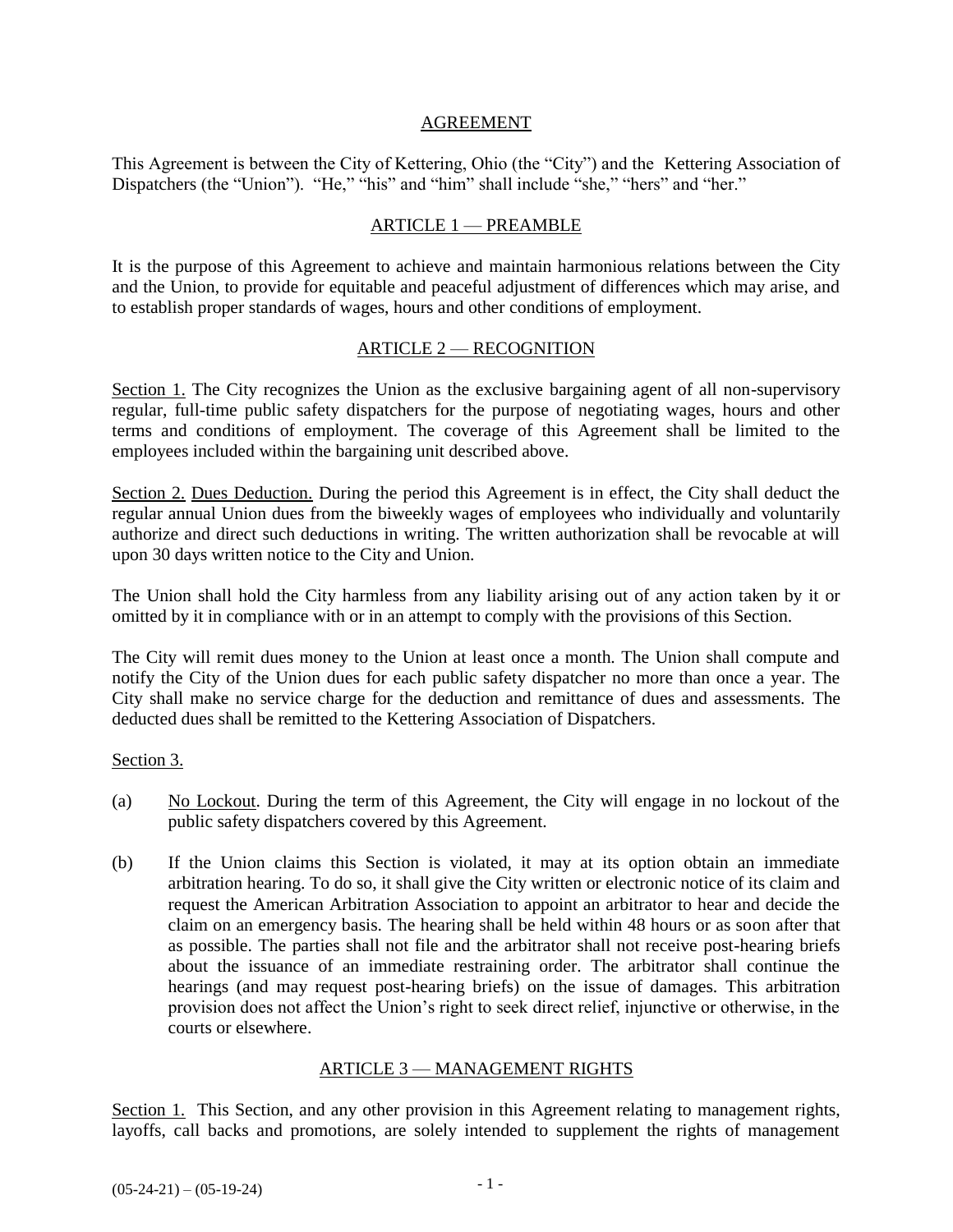granted in Section 4117.08 Ohio Revised Code. This does not constitute bargaining about any of the rights protected by 4117.08 and is not a waiver of the City's right to refuse to bargain about any and all of the rights contained in that section.

The management and direction of the affairs of the City are retained by the City. This includes, but is not limited to: the selection, transfer, assignment and layoff of public safety dispatchers, the termination of probationary public safety dispatchers, the termination for just cause of other public safety dispatchers; the making, amending and enforcing of reasonable work rules and regulations; the securing of revenues of the City; the exercise of all functions of government granted to the City by the Constitution and statutes of the State of Ohio and the City Charter and Ordinances; the determination from time to time as to what services the City shall perform; the establishment or continuation of policies, practices or procedures for the conduct of its affairs and from time to time, the changing or abolition of such practices or procedures, the purchasing and maintaining of adequate and safe equipment; the determination of the number of hours per day or week any operation may be carried on; the selection and determination of number of public safety dispatchers required; the establishment and changing of work schedules and assignments; the contracting for the performance of such work as the City determines advisable and the taking of such other measures as the City and/or Management may determine to be necessary for the orderly and efficient operation of the City; and the determination of the size and composition of the work force. The City retains all rights except to the extent this Agreement specifically and expressly provides to the contrary. The City will not use this Section to contravene individual rights granted by this Agreement.

## Section 2.

- (a) No Strike. There will be no strikes of any kind. This includes sympathetic strikes and strikes for foreseeable or unforeseeable reasons. "Strikes" include any work stoppage, slowdown, picketing or any other concerted activity or attempted concerted activity which would interrupt or limit the performance of services. Informational picketing, which is otherwise lawful and which does not have the intent or effect of inducing a strike, or interfering with the operation of the City is permitted. This Section is for the benefit of the City and the public it serves, and is in addition to all other rights provided them by law.
- (b) Union Responsibility. If there is an unauthorized strike, work stoppage, interruption or impeding of work, the Union, together with its officers and agents, shall publicly denounce such violation, provide the City with written notice that the strike is not authorized, is in violation of the Agreement, and that work shall be continued, disclaim approval, order those taking part in such violation to return to work immediately, and instruct all interested employees of the City or other employees that the strike is not authorized and that work shall be continued. If these steps are sincerely followed, there shall be no financial liability on the part of the Union, or any of its officers or agents, for such violation.
- (c) Employee Discipline. The City shall have the right to discharge, demote, suspend, fine or otherwise discipline employees for violation of this Section. A suspension for a certain number of working days may at the City's option be enforced by the forfeiture of an equal number of days of paid vacation or paid holidays or other paid time off. An employee disciplined under this Section may file a grievance, but only on a claim that he did not violate this Section. The discipline imposed may not be overturned if the employee did violate this Section, and the arbitrator or any other reviewing tribunal under the grievance procedure shall have no authority or jurisdiction to reduce or modify the discipline if the employee did violate this Section.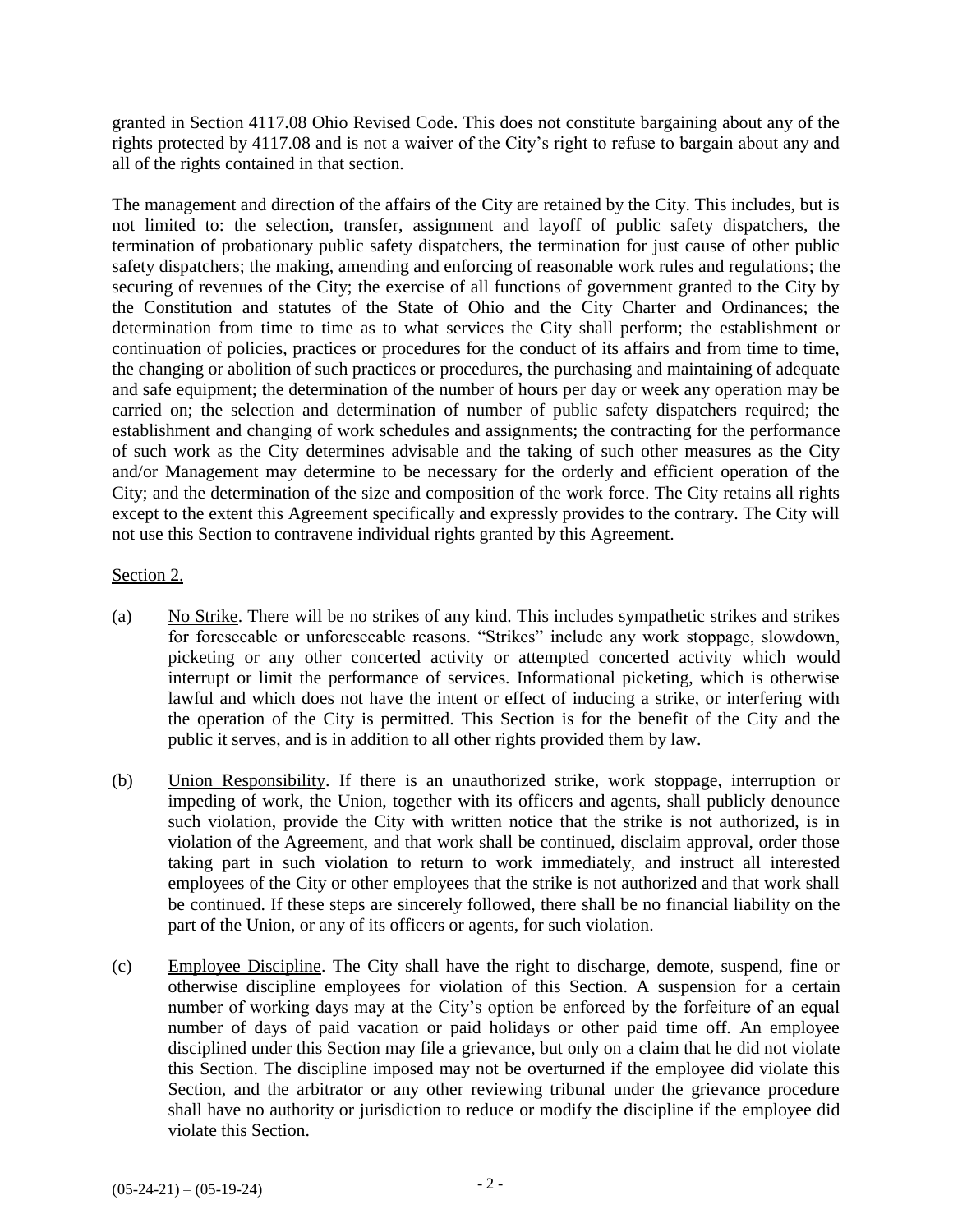(d) Restraining Violations. If the City claims this Section is violated, it may at its option obtain an immediate arbitration hearing. To do so, it shall give the Union written or electronic notice of its claim and request the American Arbitration Association to appoint an arbitrator to hear and decide the claim on an emergency basis. The hearing shall be held within 48 hours or as soon after that as possible. The parties shall not file and the arbitrator shall not receive posthearing briefs about the issuances of an immediate restraining order. The arbitrator shall rule from the bench and, if he finds that this Section has been violated, he shall immediately issue an award prohibiting continuation or resumption of the strike. The arbitrator shall continue the hearing (and may request post-hearing briefs) on the issue of damages. This arbitration provision does not affect the City's right to seek direct relief, injunctive or otherwise in the courts or elsewhere.

#### ARTICLE 4 — COMMUNICATIONS AND COOPERATION

The expressing of any views, argument or opinion, or the dissemination thereof, whether in written, printed, graphic or visual form, by either the Union or the City, shall not constitute or be evidence of an unfair labor practice under any of the provisions of the Act (Ohio Revised Code Chapter 4117), if such expression contains no threat of reprisal or force or promise of benefit.

#### ARTICLE 5 — DISCRIMINATION

The City, the Union and each employee will cooperate fully to abide by, and will abide by, all applicable laws and regulations prohibiting discrimination on account of race, color, religion, sex, national origin, age, disability, or status as a Veteran.

## ARTICLE 6 — WORK CONDITIONS

The City shall take no action which unjustly and arbitrarily has an adverse effect on rights, privileges, and working conditions enjoyed by the employees at the present time.

The public safety dispatchers shall be notified 30 days prior to any permanent change in job status and/or job location.

#### ARTICLE 7 — WAGES

Section 1. Basic rates of pay shall be increased by 2.50%, effective retroactive to May 24, 2021. In the second year of this Agreement, effective May 23, 2022, basic rates of pay shall be increased by 2.50%. In the third year of this Agreement, effective May 22, 2023, basic rates of pay shall be increased by 2.25%. The resulting pay rates are as follows:

| <b>PAY</b> |              |                                              |  |         |
|------------|--------------|----------------------------------------------|--|---------|
| GRADE      | <b>BASIS</b> | $A/1$ $B/2$ $C/3$ $D/4$ $E/5$                |  | F/6     |
|            |              |                                              |  |         |
| 80         | Hour         | $$27.09$ $$28.33$ $$29.65$ $$31.16$ $$32.82$ |  | \$34.71 |
|            | Year         | 56,347 58,926 61,672 64,813 68,266 72,197    |  |         |

#### Effective May 24, 2021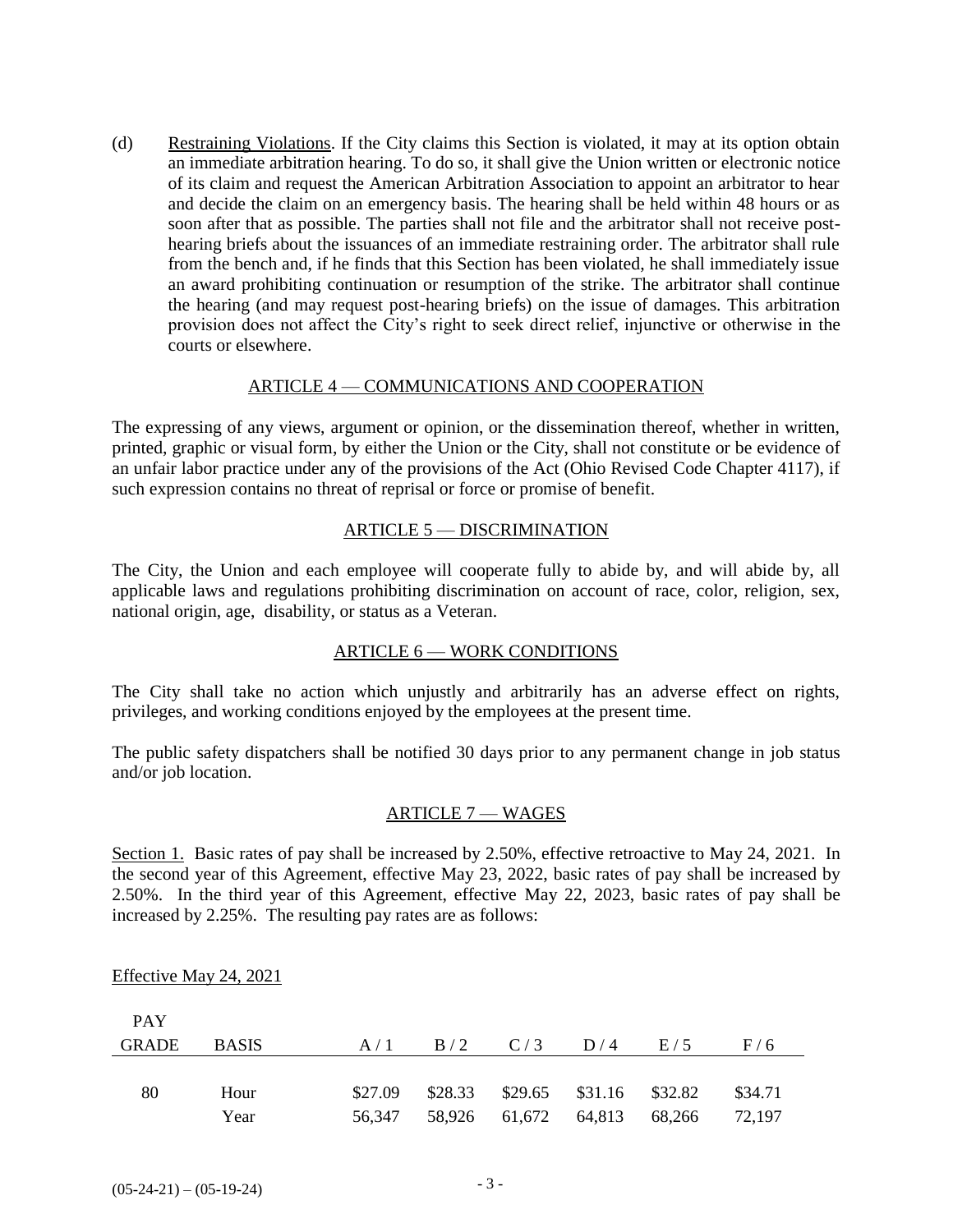The basic rates of pay for a Public safety dispatcher who holds an Associate Degree and has satisfactorily completed two years as a Kettering Public safety dispatcher shall be as follows:

| <b>PAY</b> |              |  |                               |         |         |  |
|------------|--------------|--|-------------------------------|---------|---------|--|
| GRADE      | <b>BASIS</b> |  | $A/1$ $B/2$ $C/3$ $D/4$ $E/5$ |         | F/6     |  |
|            |              |  |                               |         |         |  |
| 81         | Hour         |  | \$31.59                       | \$33.27 | \$35.19 |  |
|            | Year         |  | 65,707                        | 69,202  | 73,195  |  |

The basic rates of pay for a Public safety dispatcher who holds a Baccalaureate Degree and has satisfactorily completed two years as a Kettering Public safety dispatcher shall be as follows:

| <b>PAY</b>   |              |     |  |                   |         |         |  |
|--------------|--------------|-----|--|-------------------|---------|---------|--|
| <b>GRADE</b> | <b>BASIS</b> | A/1 |  | $B/2$ $C/3$ $D/4$ | E/5     | F/6     |  |
|              |              |     |  |                   |         |         |  |
| 82           | Hour         |     |  | \$32.04           | \$33.75 | \$35.69 |  |
|              | Year         |     |  | 66,643            | 70,200  | 74,235  |  |

#### Effective May 23, 2022, basic rates of pay shall be increased 2.50% as follows:

| <b>PAY</b> |              |         |         |                   |        |         |         |
|------------|--------------|---------|---------|-------------------|--------|---------|---------|
| GRADE      | <b>BASIS</b> | A/1     |         | $B/2$ $C/3$ $D/4$ |        | E/5     | F/6     |
|            |              |         |         |                   |        |         |         |
| 80         | Hour         | \$27.77 | \$29.04 | \$30.39 \$31.94   |        | \$33.64 | \$35.58 |
|            | Year         | 57,762  | 60,403  | 63,211            | 66,435 | 69,971  | 74,006  |

The basic rates of pay for a Public safety dispatcher who holds an Associate Degree and has satisfactorily completed two years as a Kettering Public safety dispatcher shall be as follows:

| <b>PAY</b> |              |     |     |           |               |         |  |
|------------|--------------|-----|-----|-----------|---------------|---------|--|
| GRADE      | <b>BASIS</b> | A/1 | B/2 | $C/3$ D/4 | E/5           | F/6     |  |
| 81         | Hour         |     |     | \$32.38   | \$34.10       | \$36.07 |  |
|            | Year         |     |     |           | 67,350 70,928 | 75,026  |  |

The basic rates of pay for a Public safety dispatcher who holds a Baccalaureate Degree and has satisfactorily completed two years as a Kettering Public safety dispatcher shall be as follows:

| <b>PAY</b> |              |     |             |         |               |         |  |
|------------|--------------|-----|-------------|---------|---------------|---------|--|
| GRADE      | <b>BASIS</b> | A/1 | $B/2$ $C/3$ | D/4     | E/5           | F/6     |  |
| 82         | Hour         |     |             | \$32.84 | \$34.59       | \$36.58 |  |
|            | Year         |     |             |         | 68.307 71.947 | 76,086  |  |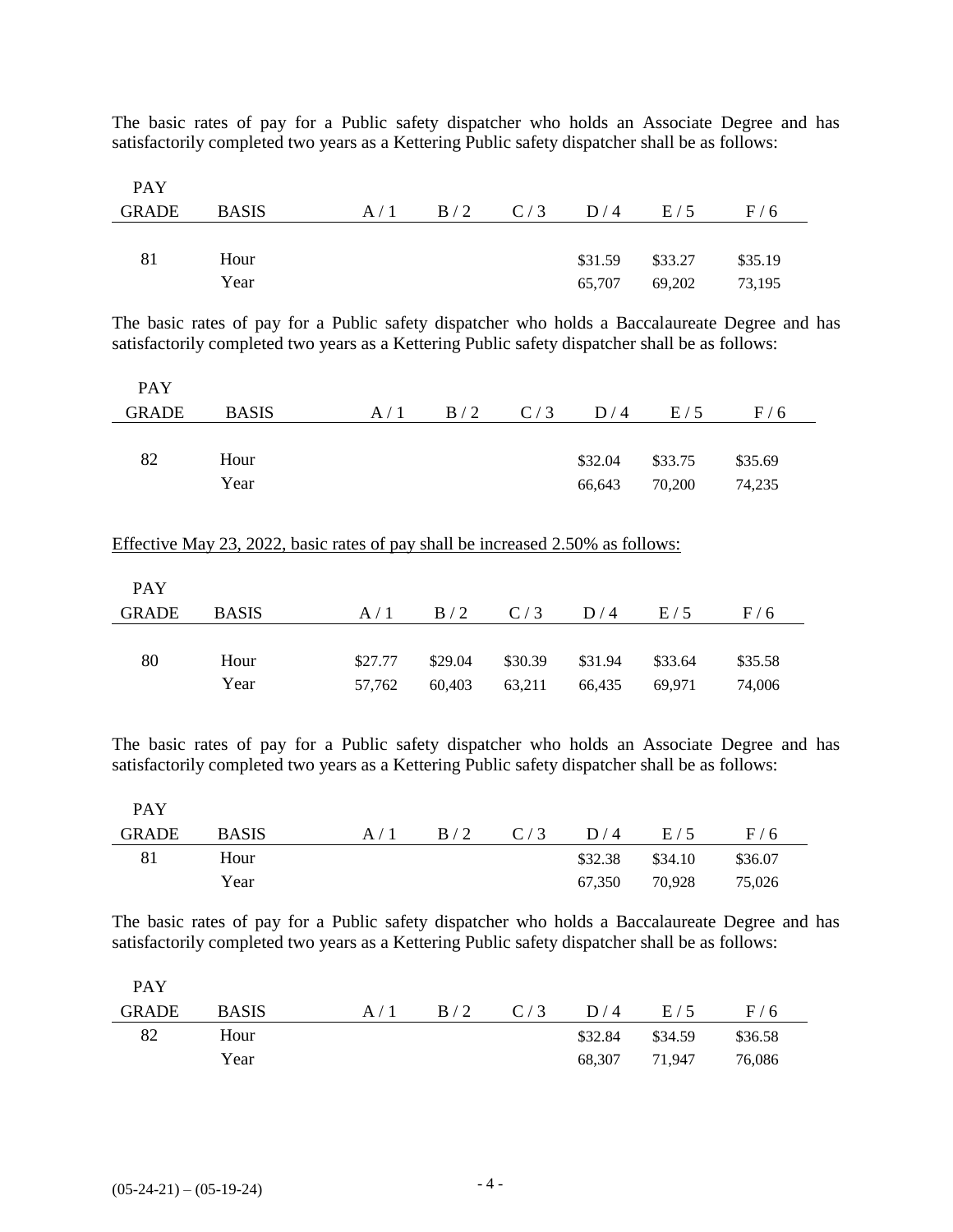|--|

| <b>PAY</b> |              |         |                               |                      |         |         |  |
|------------|--------------|---------|-------------------------------|----------------------|---------|---------|--|
| GRADE      | <b>BASIS</b> |         | $A/1$ $B/2$ $C/3$ $D/4$ $E/5$ |                      |         | F/6     |  |
| 80         | Hour         | \$28.39 | \$29.69                       | \$31.07 \$32.66      | \$34.40 | \$36.38 |  |
|            | Year         | 59.051  | 61.755                        | 64,626 67,933 71,552 |         | 75.670  |  |

The basic rates of pay for a Public safety dispatcher who holds an Associate Degree and has satisfactorily completed two years as a Kettering Public safety dispatcher shall be as follows:

| <b>PAY</b> |              |     |                         |         |         |         |  |
|------------|--------------|-----|-------------------------|---------|---------|---------|--|
| GRADE      | <b>BASIS</b> | A/1 | $B/2$ $C/3$ $D/4$ $E/5$ |         |         | F/6     |  |
| 81         | Hour         |     |                         | \$33.11 | \$34.87 | \$36.88 |  |
|            | Year         |     |                         | 68.869  | 72,530  | 76.710  |  |

The basic rates of pay for a Public safety dispatcher who holds a Baccalaureate Degree and has satisfactorily completed two years as a Kettering Public safety dispatcher shall be as follows:

| <b>PAY</b> |              |     |  |                   |                      |         |  |
|------------|--------------|-----|--|-------------------|----------------------|---------|--|
| GRADE      | <b>BASIS</b> | A/1 |  | $B/2$ $C/3$ $D/4$ | E/5                  | F/6     |  |
| 82         | Hour         |     |  |                   | \$33.58 \$35.37      | \$37.41 |  |
|            | Year         |     |  |                   | 69,846 73,570 77,813 |         |  |

Section 2. Minimum Service Requirements. Public safety dispatchers normally enter at Step A but may enter at Step B, C, D, E or F at the discretion of the City Manager. Step rate increases to B, C, D, E or F may be granted by the City Manager after each 9 months of service. Normal time from entry to Step F is 45 months. In recognition of outstanding job performance, the City Manager may grant step increases in shorter periods of time. Likewise, step increases may be withheld as a result of below standard performance.

Section 3. Shift Differential. Public safety dispatchers assigned to a shift in which ½ or more of the working hours are between 3 p.m. and 7 a.m. shall receive 90¢ per hour in addition to the basic straight time rates for those hours worked between 3 p.m. and 7 a.m. A paid unworked holiday, paid sick leave and paid unworked vacation leave shall be credited as hours worked, for the computation of shift differential pay.

Section 4. Weekend Differential. Public safety dispatchers shall receive thirty cents (30¢) per hour in addition to basic straight time rates and applicable shift differential rates for all hours worked between 12:01 a.m. Saturday and 12:00 Midnight Sunday.

Section 5. Direct Deposit of Payroll & Electronic Distribution of Paystubs. If required by the City all payroll payments will be direct deposited in an account of the employee's choice in compliance with the guidelines established by the City of Kettering Finance Department. Paystubs may be distributed electronically.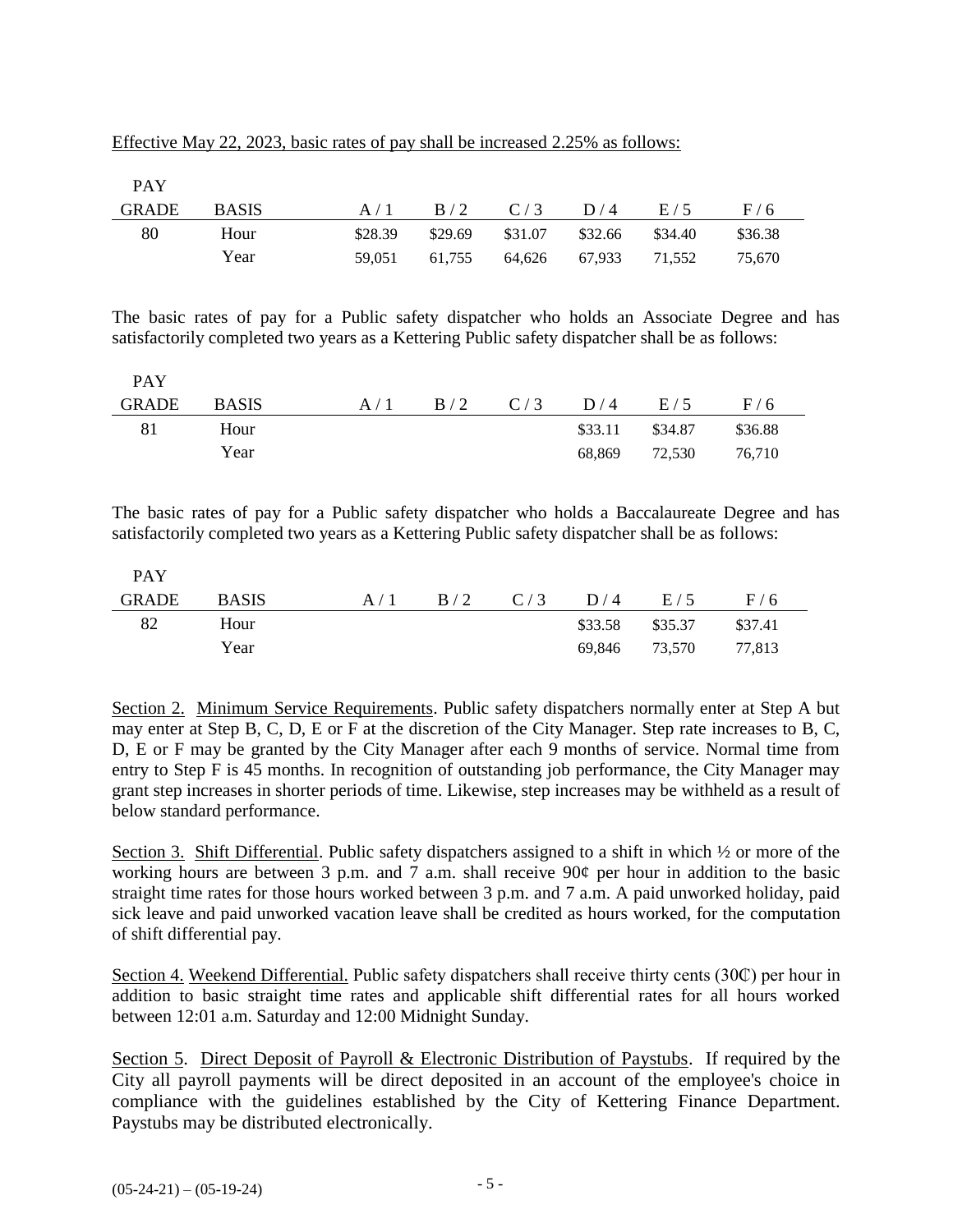Section 6. Trainer Pay. A public safety dispatcher who has been assigned to serve as a trainer shall receive one hour of compensatory time for every eight hours he or she works as a trainer.

#### ARTICLE 8 — HOURS

The present regular work schedule for public safety dispatchers consists of five working days of 8 hours per day. The City agrees it will not permanently change an employee's work schedule by more than 1 hour's difference in starting time without at least 1 week's notice. If the schedule is altered to change the length of the regular work day or otherwise to change the present regular schedule on a permanent basis, the City will give at least 2 week's notice. A permanent change is one which is expected to prevail for 3 months.

If a permanent change in an employee's work schedule is ordered by the City without the requisite 1 or 2 weeks' notice, the first day worked under the new schedule shall be at a rate of time and one-half the employee's regular rate.

## ARTICLE 9 — OVERTIME PAY

Section 1. Provided the employee has worked a full scheduled week, the public safety dispatcher shall be paid overtime at time and one-half for all hours in excess of 8 hours per day or 40 hours per week.

Section 2. Attendance at any dispatch business meeting or training session scheduled by the Chief or his designee is considered time worked for overtime purposes.

Section 3. For the purpose of computing overtime, an employee on paid leave of absence, sick leave, holiday, personal leave, or vacation leave shall be considered to have worked his normal work shifts during such absences.

Section 4. Should the City order a public safety dispatcher to work in another division or department, the public safety dispatcher's regular pay shall prevail. Should the public safety dispatcher volunteer to work for another division or department, he shall be paid the rate applicable to the job performed.

Section 5. Public safety dispatchers shall receive double their regular rate for overtime hours worked on Easter Sunday.

Section 6. Overtime pay shall be calculated by recording overtime worked to the closest minute, converting the total minutes worked to the closest 1/100 hours and paying overtime at a rate of time and one-half the employee's regular hourly rate.

Section 7. Call-in Pay is payment for work assigned by the Chief or his designee, and performed by an employee at a time not contiguous with his normal pre-scheduled work hours, but does not apply to call-ins due to the employee's fault or neglect. Any employee who is called in for such work will receive a minimum of 2 hours pay at the time and one-half rate.

Section 8. Overtime pay will not be pyramided.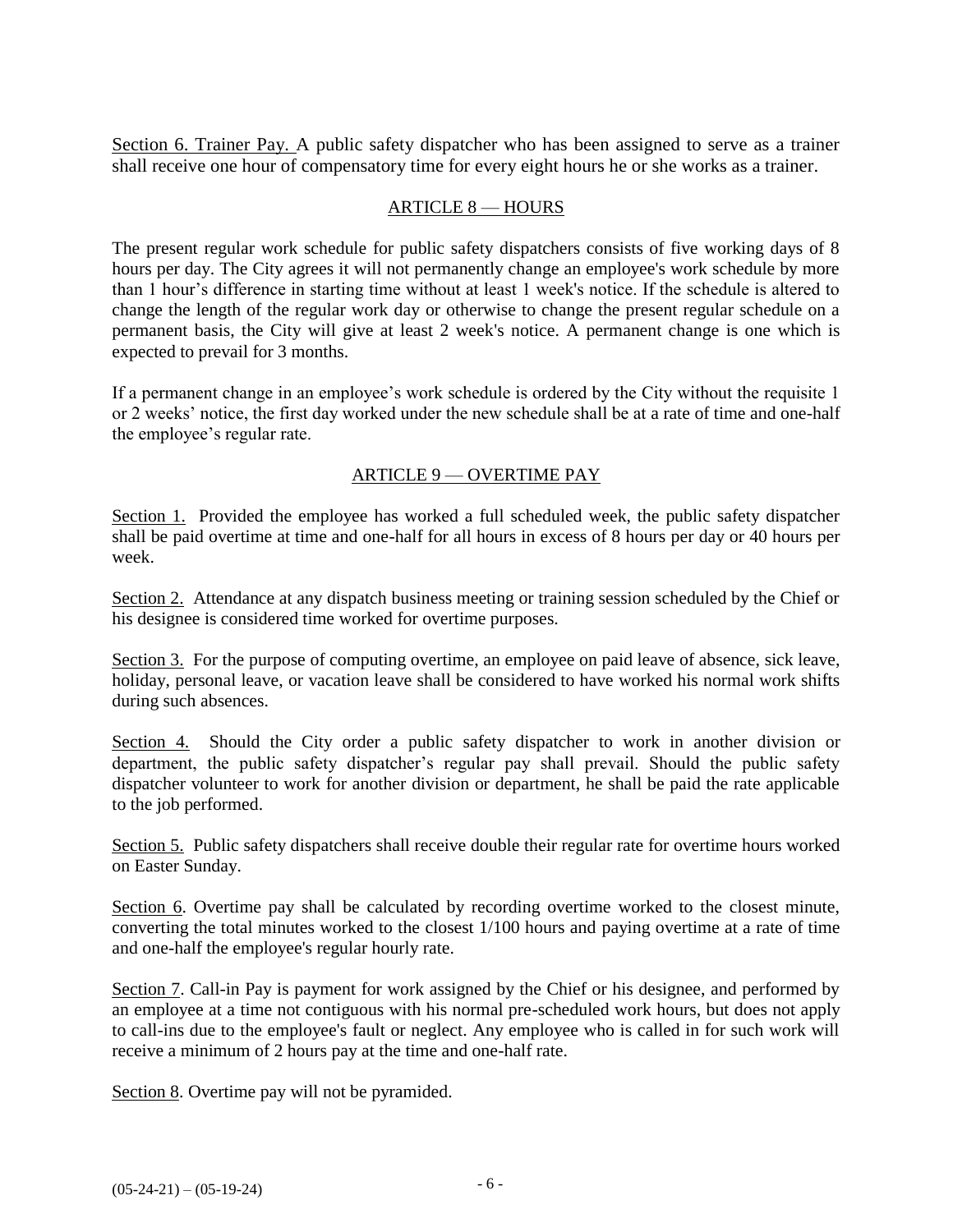Section 9. Whenever it is necessary for an off-duty public safety dispatcher to appear in the Municipal Court or any other official court on matters pertaining to official City business, or to appear before the prosecutor for a pretrial conference, the public safety dispatcher shall submit to the Chief, or his designee, an overtime record form for approval. Forms shall be filled out completely, wherever possible, including remarks as to the reasons and details of the necessity of the appearance. A minimum of 2 hours overtime shall be credited per appearance day, at the rate of time and onehalf. If the time required for a court appearance shall exceed 2 hours, the public safety dispatcher shall be paid for actual time spent at the overtime rate (time and one-half).

Section 10. An employee may request compensatory time off in lieu of overtime pay at the same rate as he would have been paid as long as he makes written application to the Chief or his designee for both its accrual and use. Accrued compensatory time off may not exceed the equivalent of 140 hours. Compensatory time off will be scheduled in the same manner as vacation time, and it must be used in increments of not less than 30 minutes. When a public safety dispatcher leaves the City's employment, the balance of his comp time will be paid to him.

## ARTICLE 10 — HOLIDAYS

Section 1. The following eleven days are recognized as paid holidays under this Agreement: New Year's Day, Martin Luther King, Jr. Day, Presidents' Day, Memorial Day, Juneteenth, Independence Day, Labor Day, Thanksgiving Day, Day After Thanksgiving, December 24, and Christmas Day. For the year 2009, only former fire dispatchers shall be eligible for holiday pay for the Day After Thanksgiving. Public safety dispatchers assigned to rotating or other shifts which require public safety dispatchers to regularly work a full work schedule during the week in which a holiday occurs, will be paid an extra day's pay for each such holiday (8 hours at the 40 hour rate). The City will be willing to defer that holiday pay until the latter part of the year.

However, overtime for all public safety dispatchers will be paid at the double time rate only for overtime hours worked on the days holidays actually fall.

Section 2. Personal Leave. Each public safety dispatcher shall be entitled to 32 hours of paid personal leave annually. Personal Leave may be taken in not less than 30 minute increments of time.

## ARTICLE 11 — VACATIONS

Section 1. Vacation leave will be accumulated, for uninterrupted employment, based on straighttime hours in a paid status at the following comparative rates for a 40 hour work week schedule:

| <b>Years of Service</b>  | Rate of Accumulation - Hours/Year |
|--------------------------|-----------------------------------|
| Less than 5              | 80                                |
| $5+$ up to 10            | 112                               |
| $10+$ up to 15           | 144                               |
| $15+$ up to 20           | 168                               |
| $20+$ and up to 25 years | 200                               |

Section 2. Vacation leave accrued and vacation leave taken will be accounted for on a vacation year basis. The vacation year extends from the first day of the pay period closest to October 1st of one calendar year through the last day of the pay period closest to September 30th of the following calendar year. A public safety dispatcher may not use leave during the first 90 calendar days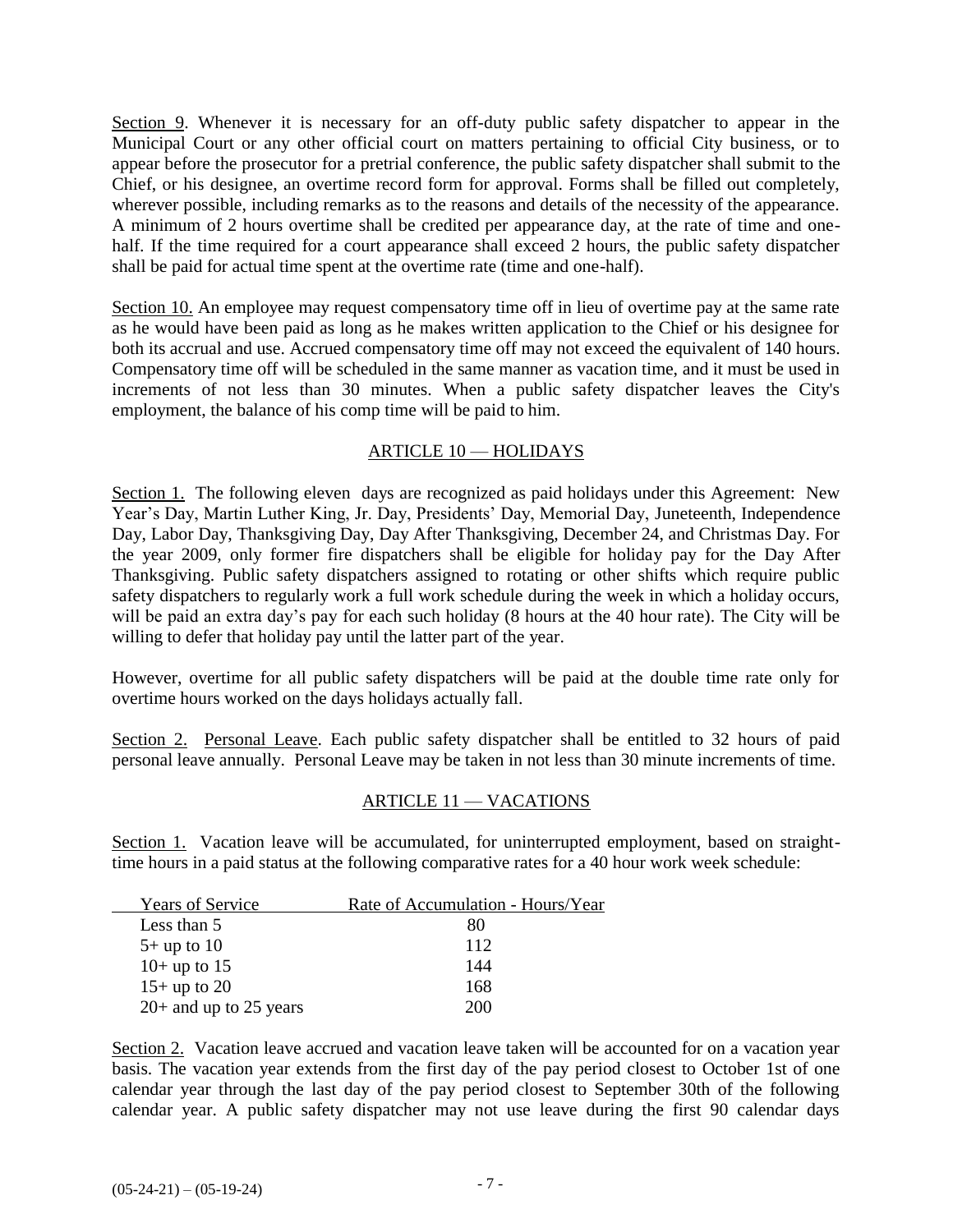following his initial appointment or following his reappointment after a break in service; in other cases, eligibility to use vacation leave commences in the first month following accrual.

Section 3. A public safety dispatcher may carry accumulated vacation leave forward to the next vacation year. The total amount of accrued leave carried forward will not, however, exceed 30 days at the beginning of any vacation year. Accrued leave in excess of 30 days is dropped and lost on the last day of each vacation year.

A public safety dispatcher may provide the City with written notice of his commitment to retire on a specific date, in which case no limit shall be placed on the accumulation of his vacation leave from the date of receipt of such notice of this retirement date or for the period of one year preceding his retirement date, whichever is shorter.

Section 4. When a public safety dispatcher reaches a Leave Anniversary Date entitling him to an increased rate of accumulation, he shall be credited with the increased rate of accumulation beginning the pay period in which the Leave Anniversary Date falls.

Section 5. Vacation Leave may be taken in not less than 30 minute increments of time.

## ARTICLE 12 — SHIFTS

Section 1. Current Shifts. Public safety dispatchers work 5-day rotations with two consecutive days off. The current shifts are: 0700-1500, 1500-2300 and 2300-0700.

Section 2. Shift Trades. Trades of shifts or partial shifts by agreement between two dispatchers must have completed paperwork submitted for approval by the Public Safety Communications Supervisor.

## ARTICLE 13 — INJURY LEAVE

The City Manager may grant a paid injury leave for absence necessitated by a work-related injury or illness. The Chief and the Director of Human Resources will determine whether the injury is work related.

## ARTICLE 14 — EDUCATION ASSISTANCE

Section 1. The City will pay 80 percent of the tuition costs for courses directly related to a permanent full-time employee's current position or his preparation for a promotion with a maximum payment of \$1,000.00 per year per employee.

Section 2. An employee is eligible for this assistance only when no other outside source of funding for tuition is available.

Section 3. Requests for education assistance must be submitted by an employee to the City Manager through the Police Chief and the Director of Human Resources.

Section 4. If the employee's service with the City is terminated for any reason within 2 years of completion of the course, he shall return the City's outlay on a pro rata basis.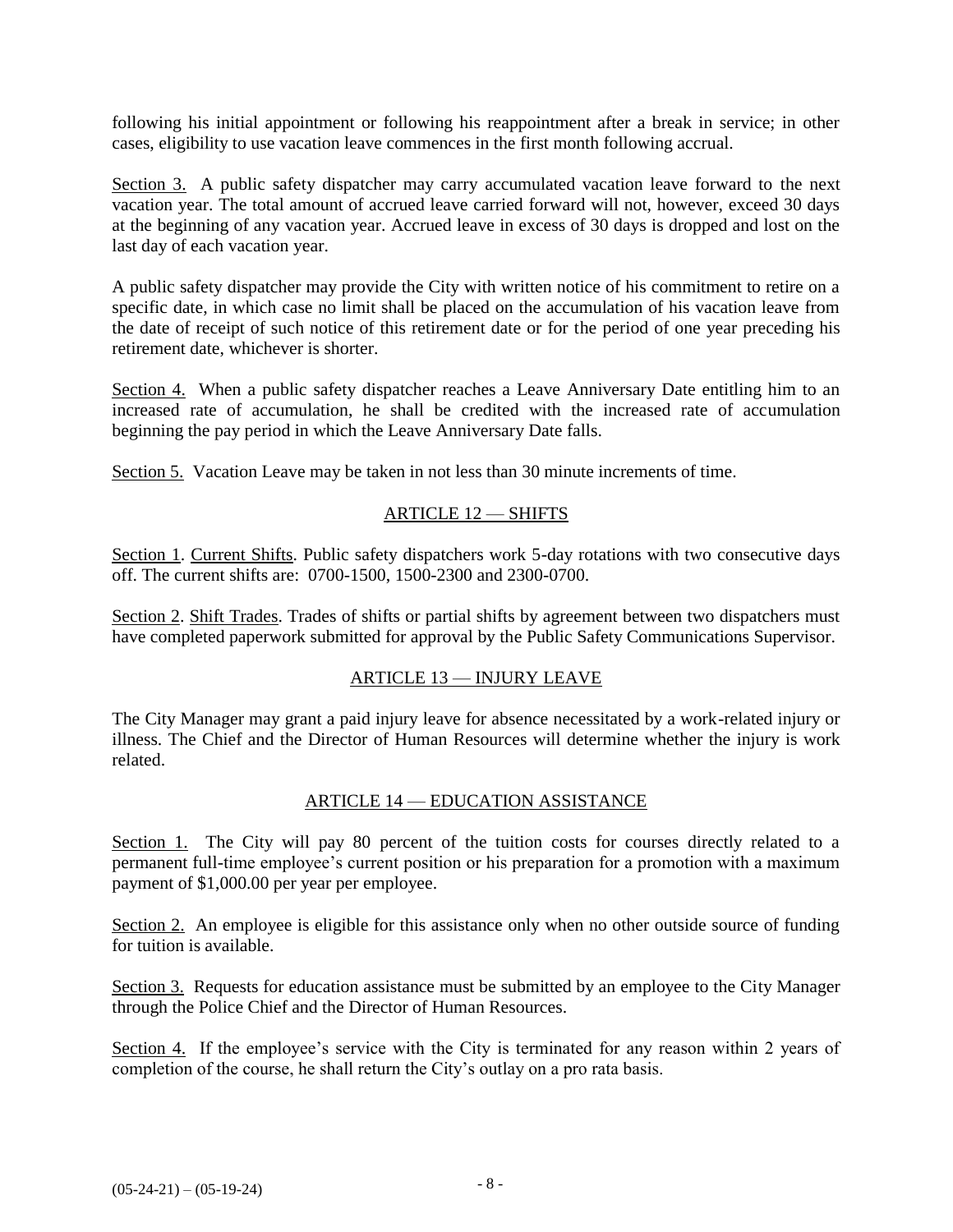#### ARTICLE 15 — SAFETY AND HEALTH

Section 1. The City and the Union agree to cooperate to the fullest extent in the promotion of safety.

#### Section 2. Health and Safety Examinations

(a) In the interest of health, safety or job performance, the City may require a medical or other examination of an employee. Any such examination shall be conducted by a licensed practitioner. The Police Chief (or his designee) and the Director of Human Resources (or his designee) shall jointly determine in good faith if an employee is required to have an examination. The City will not order an examination unless based upon reasonable suspicion or other grounds which are not unjust or arbitrary. This may include an employee's potential responsibility for an accident or incident which results in bodily harm or property damage, a violation of traffic or other laws or safety rules which could cause bodily injury or property damage, unexplained and excessive absence, or employee appearance, behavior or speech.

If in the examiner's opinion the employee's condition jeopardizes his health or safety, or that of another employee or citizen, or renders his job performance unsatisfactory, the City may relieve him from active employment, and he will be eligible to use his accrued sick leave.

Any City-required examinations shall be paid in full by the City. Any time spent by the employee traveling to, from and during the examination will be work time, subject to any applicable call-in or overtime pay. The employee will be provided complete copies of all reports, findings and recommendations of the examiner.

(b) At the employee's option, a "second opinion" medical or other examination may be conducted by a licensed practitioner of the employee's choice. Such examination will be paid for by the employee and time spent will not be subject to overtime provisions. Complete copies of all reports, findings and recommendations of the optional examination will be provided to the City.

(c) If the opinions of the City's examiner and the employee's examiner are in conflict, either the City or the employee may appeal the determination to an examiner agreed upon by the first two. All relevant records and information will be made available to the third examiner, whose opinion shall be final as it relates to the specific issues originally prompting the first required examination. The cost of any third examination shall be paid in full by the City. Both the City and the employee shall receive complete copies of all reports, findings and recommendations of the third examiner. Medical records shall be sealed or similarly secured, accessible only through the City Manager, the Police Chief or the Director of Human Resources.

(d) If it is determined that the employee's medical or other condition did not jeopardize his health or safety, or that of other employees, or did not render his job performance unsatisfactory, all sick leave directed to be used will be reinstated to the employee and leave taken will be charged to paid administrative leave.

(e) Employees returning from, or remaining on, leave of absence because of a disability may be required to participate in a medical or other examination subject to the above provisions and appeals. In such cases, the provision of reinstated sick leave provided in paragraph (d) of this Article shall be in effect the date of the first required examination for any employee who was then fit for duty. \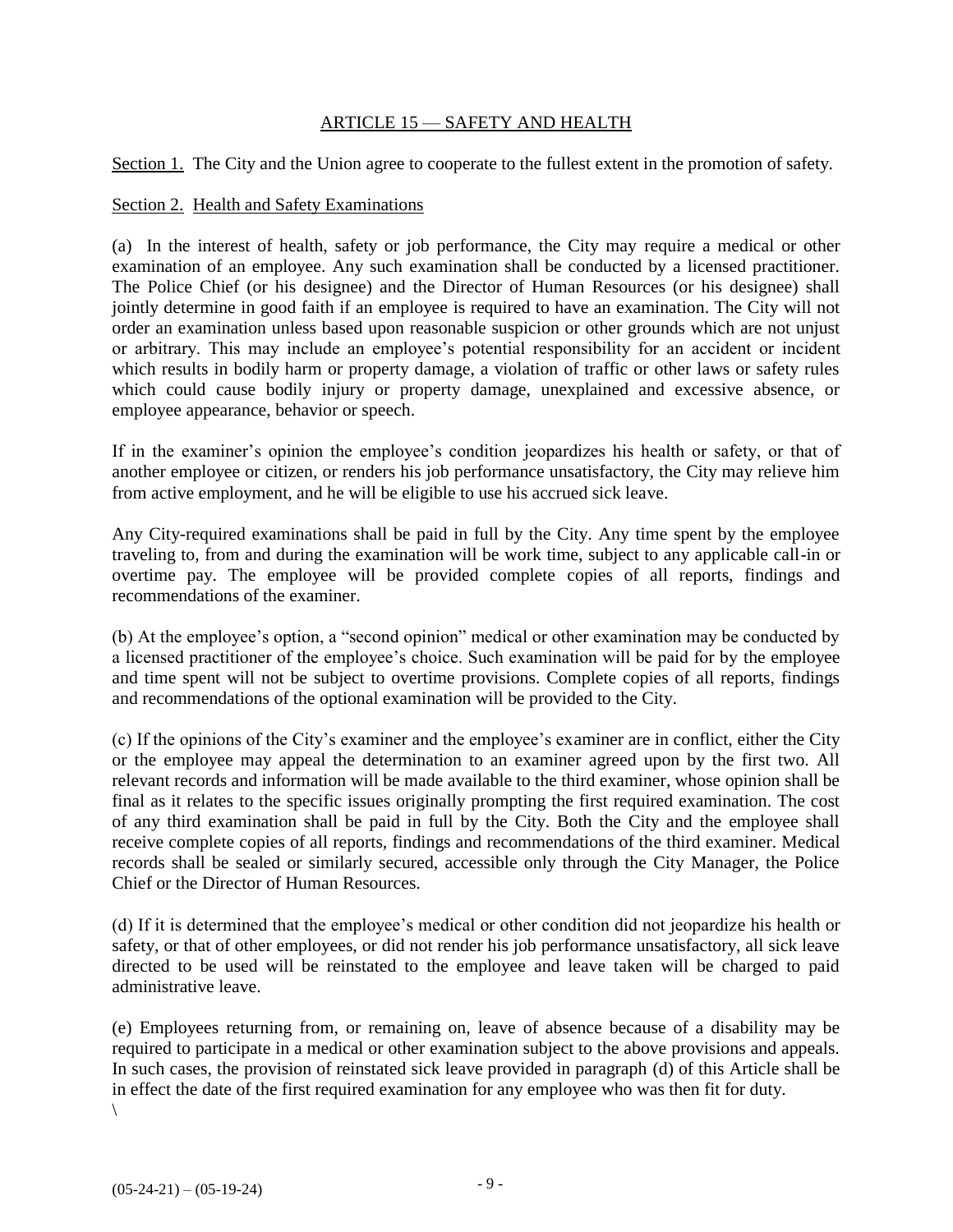## ARTICLE 16— SICK, FUNERAL AND SPECIAL LEAVE

Section 1. Each public safety dispatcher shall accrue sick leave at a rate of 120 hours per year, prorated over 26 two-week pay periods, and the maximum number of sick leave hours which can be accrued by such public safety dispatchers shall not exceed 2,080.

Section 2. Sick leave may be used for absences due to illness, injury, or exposure to a contagious or communicable disease, or emergency due to serious illness of a member of the immediate family where the employee's presence is extremely essential, but a doctor's certificate to substantiate periods of three consecutive days or more may be required by the City, and may also be required for a period of 1 day in the following cases:

- a. For probationary employees;
- b. If it is believed that an employee is malingering based upon repeated one or two day absences; or
- c. Multiple absences on a single day (5 or more employees).

Section 3. In case of any illness or other absence, the employee shall notify his department as soon as possible on the first day of absence unless it is impossible to do so, in which case notice shall be given as soon as possible. If the absence extends beyond 1 day, the employee shall make periodic reports to his department on his progress and anticipated date of return. Public safety dispatchers will be required to notify their department if possible at least 1 hour prior to their scheduled starting time so that replacement help may be provided. Failure to notify his department of the reason for absence may be grounds for refusal to pay leave.

Section 4. Nothing shall prevent the City from investigating sick leave.

Section 5. Fraction of a Day. Absence for a fraction of a day is chargeable to sick leave in accordance with these provisions and shall be taken in 30 minute increments.

Section 6. Reinstatement Credit. A public safety dispatcher who is laid off will, upon reinstatement to service, have any unused sick leave existing at the time of his layoff placed to his credit.

Section 7. Transfer Credit. Upon transfer from one division or department to another, unused sick leave days shall continue to be available for the transferred employee's use.

Section 8. Funeral Leave. Leave with pay may be requested by a public safety dispatcher when his absence is required because of the death of a relative. Such leave may be granted for a period not to exceed 5 working days for the death of a spouse, child (or step-child), parent, or parent-in-law. Such leave may be granted for a period not to exceed 3 working days for the death of any other member of the immediate family, which is defined as brother, sister, grandparent, grandparent-in-law, grandchild, half-brother, half-sister, brother-in-law, sister-in-law, or other relative living in the same household; brother-in-law and sister-in-law mean spouse's sibling or sibling's spouse. Such leave may be granted for a period of up to one calendar day for a more distant relative. A leave report form showing the relationship to the deceased will be submitted by the public safety dispatcher at the earliest practical time. The Police Chief is authorized to rule on such requests for paid leave.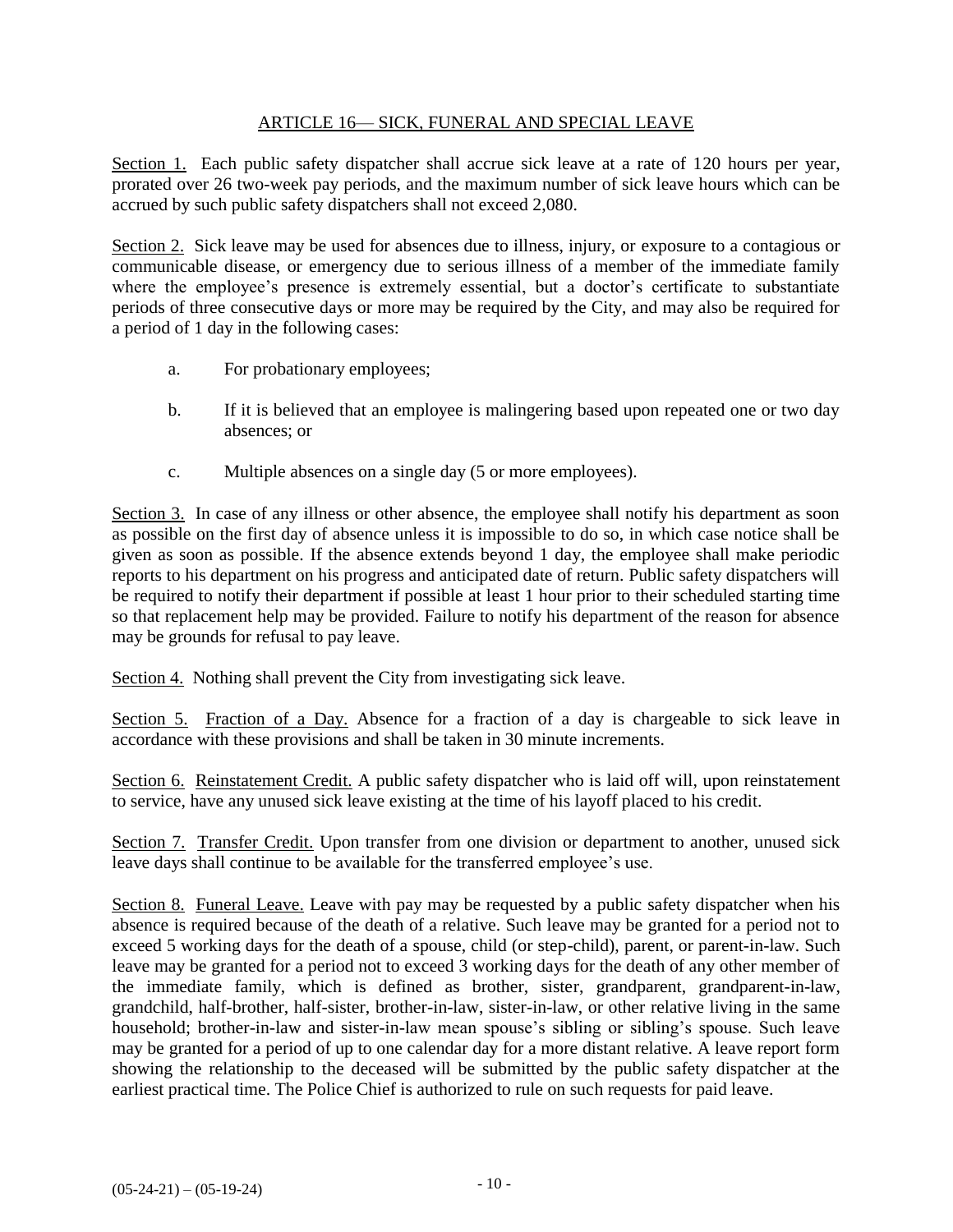Section 9. Payment of Accumulated Sick Leave at Death. One-half of the accumulated Sick Leave shall be paid to a designated beneficiary upon the death of a current employee. Such payment will be in a lump sum based upon the employee's hourly rate of pay at the time of death (excluding any premium pay). If there is not valid written designation of beneficiary on file, or if the designation is for any reason ineffective, the payment shall be made to the employee's estate except that the City may authorize the payment of such amount to any one or more of the surviving spouse, adoptive parents, lineal descendants by adoption, or blood relatives of the employee, or a beneficiary to receive payments after the death of the employee under the State Retirement System, and any such payment shall be in complete discharge of liability with respect to the amount so paid.

Section 10. Payment for Accumulated Sick Leave at Retirement. At retirement, a public safety dispatcher shall receive a lump sum payment for 1/3 of all accumulated sick leave in excess of 400 hours to the maximum of 2,080 hours. This provision does not apply to service separation other than retirement.

Section 11. Birthing Parent Leave. Any pregnant regular full-time Public Safety Dispatcher shall be entitled to birthing parent leave. The starting date and duration of birthing parent leave shall be determined by the City based upon the request of the employee and the recommendation of the employee's doctor. For birthing parent leave, as for any foreseeable leave due to disability, the employee shall notify the City as far in advance as is possible of the expected dates of the leave and City may require a medical examination by a physician acceptable to the City as a condition of approving or extending the leave or return to work. Any non-routine City-required examinations shall be paid in full by the City. Accumulated sick leave may be utilized by a regular full-time Public Safety Dispatcher for that period of time the employee is temporarily disabled due to the employee's pregnancy.

Section 12. Special Leave. Leaves without pay for personal reasons may be granted by the City upon request for periods not in excess of 90 calendar days. Employees absent due to illness may be granted such leave after sick leave has expired. Such leave may be extended or renewed beyond a total of 90 calendar days only upon the express approval of the City Manager. Upon return from such leave, the employee will be reinstated to his old position or to one of equal grade if available.

Section 13. Jury Duty. When a public safety dispatcher is called to serve as a juror in any court, the City Manager may authorize that the employee continue to receive his regular City pay during that period he serves as a juror.

# ARTICLE 17 — GRIEVANCE PROCEDURE

Section 1. A grievance is a complaint that the City has violated this Agreement. All grievances shall be handled exclusively as set forth in this procedure. Any disciplinary action of record which is not appealable to the Kettering Civil Service Commission is fully subject to the procedures of this Article.

Section 2. Grievances shall be promptly filed. To be considered, a grievance must be filed at the first step within 14 calendar days of its occurrence (exclusive of Saturday, Sunday or a holiday) or when the employee first became aware (or in the exercise of reasonable diligence should have become aware) of its occurrence, but in no case may a grievance be filed more than 30 days after occurrence.

Section 3. Step 1. An aggrieved employee shall first take up his grievance with his immediate supervisor. Upon the request of either of them, the representative of the Union shall be present.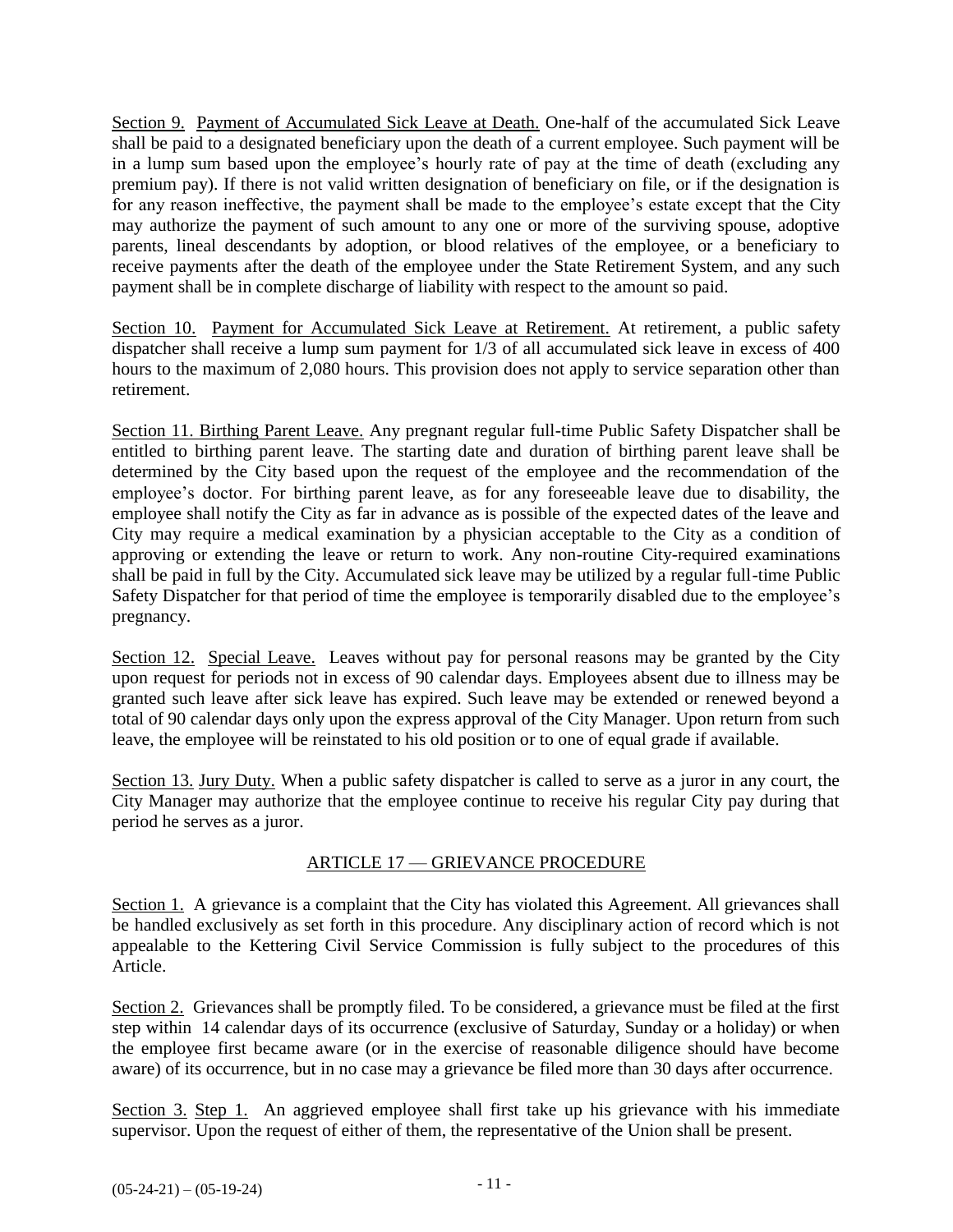Section 4. Step 2. If the grievance of an employee is not satisfactorily settled at Step 1, it may be taken to Step 2 and appealed by the grievant at a meeting with the Police Chief and a representative of the Union. Any class action grievance filed by the Union shall be filed at Step 2 rather than Step 1 of the grievance procedure.

Section 5. Step 3. If the grievance has not been adjusted at Step 2, it may then be appealed by the grievant to a meeting between the Director of Human Resources and a representative of the Union.

Section 6. Step 4. If the grievance has not been adjusted at Step 3, it may then be appealed by the grievant to a meeting between a representative of the Union and the City Manager.

Section 7. Step 5. Arbitrable grievances which have not been settled by the above steps may be submitted to binding arbitration. Grievances which involve a matter over which the Civil Service Commission has jurisdiction are not arbitrable.

In the case of other grievances, if the Union is not satisfied with the answer of the City at Step 4, it may within 30 days give written notice to the City of its intent to submit the grievance to arbitration.

Section 8. Arbitration. The arbitrator shall be selected under the rules of the American Arbitration Association for labor disputes, unless in a specific case the Union and the City mutually agree upon an arbitrator. Either party may request the American Arbitration Association to initiate procedures for the appointment of an arbitrator at any time after the notice of intent to arbitrate has been given under Section 7. The decision and award of the arbitrator shall be final and binding upon all interested parties.

The arbitrator shall not have the power to add to or subtract from or to modify this Agreement or any agreement supplemental hereto.

No more than 1 grievance shall be placed before an arbitrator at any one hearing and in no instance shall there be multiple (two or more) grievances heard by any arbitrator holding hearings as provided herein, unless it is mutually agreed to waive this provision.

The expense of the arbitrator shall be paid equally by the City and the Union.

It is further agreed, except with respect to matters over which the Civil Service Commission has jurisdiction, that the above grievance-arbitration procedure shall and the same hereby is the sole method of settling disputes, differences or controversies arising between the parties hereto or between an employee and the City, and it is further agreed that the employees covered hereunder shall be bound by any decisions, determinations, agreements or settlements which may be effectuated pursuant to invoking the grievance-arbitration procedure including any determination as to the arbitrability of a grievance as shall be made by the authorized business representative or officer handling the grievance, provided, however, that any such determinations regarding arbitrability shall be made upon the facts with which the authorized business representative or officer is confronted.

Section 9. The City shall give its answer at Step 1 within 14 days; appeals from Step 1 to Step 2 shall be within 14 days of receipt of the City's answer. Appeals from Step 2, Step 3 and Step 4 shall be within 14 days of receipt of the City's answer. The City shall give its answer at Step 2, Step 3 and Step 4 within 14 days of the meeting. Time limits may by agreement be waived.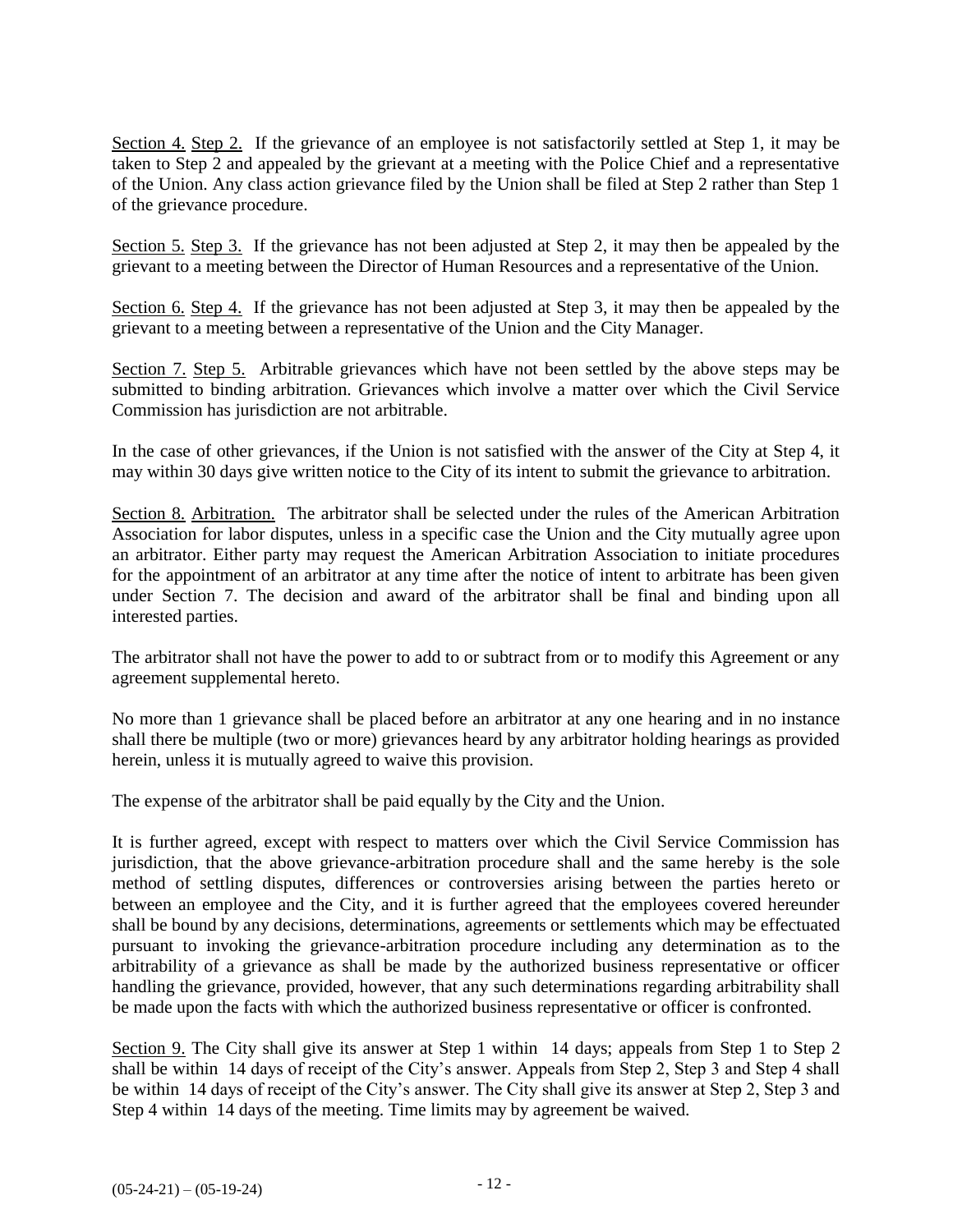Section 10. If the City fails to answer in the time provided, the grievance shall automatically be considered at the next step. In the event that a grievance is not filed or appealed within the time provided, it shall be considered withdrawn; however, if the grievance is not answered at the second step, the grievance will be settled on behalf of the employee.

#### ARTICLE 18 — UNIFORMS

Section 1. Public safety dispatchers' uniforms will be provided by the City and shall consist of four shirts and one sweater or jacket per year. Employees may be reimbursed up to \$200 per year toward the purchase of department approved uniform apparel.

#### ARTICLE 19 — BULLETIN BOARDS

The City agrees to furnish in Dispatch a bulletin board for the Union. This bulletin board is to be exclusively for the Union for the purpose of posting non-controversial Union notices.

#### ARTICLE 20 — MEDICAL, DENTAL AND LIFE INSURANCE

Section 1. Health and Dental Insurance. The City shall make available to all eligible employees and their dependents health insurance programs to include medical, prescription and dental coverage subject to the applicable carriers' requirements and eligibility. The plan coverage and premium as determined by the City will be the same as that provided to all non-bargaining unit employees. Deductibles, out-of-pocket maximums, and co-pay structures are components of plan design. As such they will be established by the City and will be the same as those for non-bargaining unit employees. The City has the right to insure or self-insure and to choose the insurance carriers, thirdparty administrators, network of physicians or providers, or any other operational components of the Medical and Dental Plans.

HSA's will be funded on a prorated basis, under a banking arrangement selected by the City. The City will pay all routine charges for the banking arrangement such as set up charges and routine monthly fees, with the employee responsible for other charges such as overdrafts, checks and investment fees. Once placed in the employee's HSA, the money becomes the possession of the employee, and as such, money the employee does not spend in the HSA for medical expenses is carried forward for future years use and is the employee's to take with him or her at termination, as authorized by then current IRS and other controlling state and federal regulations. Under circumstances where the employee does not have adequate funds in the HSA for expenses incurred before the end of the year, due to legitimate expenditures to meet the deductible, the City will contribute an amount to the account, at the employee's request, up to the annual City contribution limits specified above.

Employees joining the City mid-year, eligible for health insurance coverage, will be placed in a similar High Deductible Consumer Driven Health Plan, but may be enrolled in a Health Reimbursement Account (HRA) or Health Savings Account (HSA) at the discretion of the City. In the event the employee is placed in an HRA, amounts will be available for reimbursement similar to those specified for HSA accounts above. At the end of the year, if enrolled in an HRA, any money not spent is retained by the City and the employee is thus enrolled in the HSA in the following year. The HRA system may also be used for other employees who do not qualify for the HSA under IRS provisions such as those enrolled in Medicare.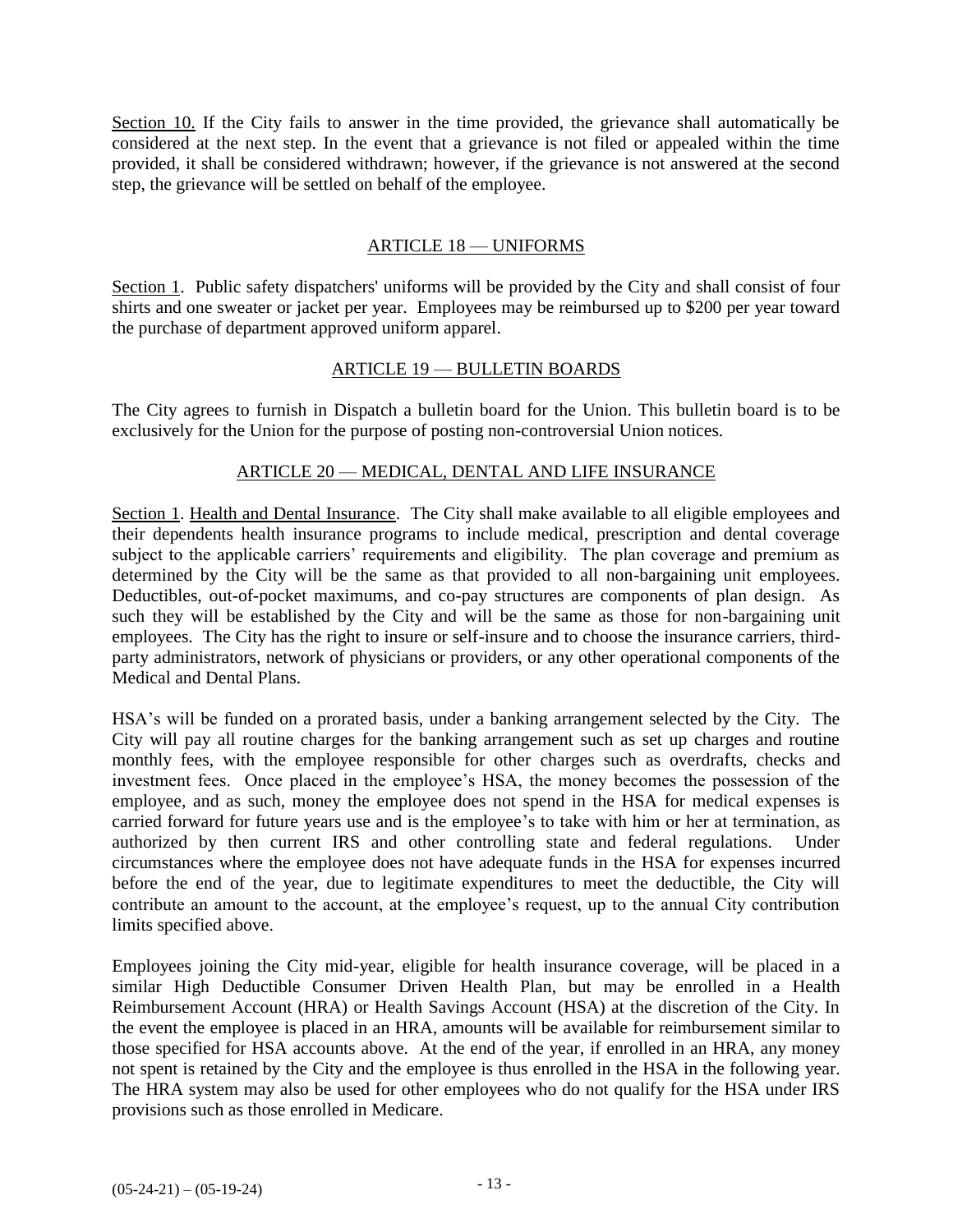Employees in an HSA will have available a Limited Flexible Spending Account (Limited FSA) with the option for them to contribute up to the maximum allowable limit under IRS provisions. Other controlling aspects of the FSA and health plans, such as timing of enrollment, are subject to provisions of the Medical Plan.

Section 2. Life Insurance. Similar to administration employees each employee will be provided a term life insurance policy in an amount equal to his base annual salary at the time of death, plus an equal amount for accidental death and dismemberment coverage. Similar to administration employees the City will permit employees to purchase additional life insurance coverage through payroll deduction. The rates and availability of this optional coverage shall be as specified by the insurance carrier selected by the City.

Section 3. Effective January 1, 2010, the content of the health insurance benefits package and the employee premiums will be consistent with that provided to other regular full-time employees in the City's non-represented management, professional, technical and clerical series positions, including any changes in benefits and employee contributions.

## ARTICLE 21 — UNION REPRESENTATION

Section 1. For purposes of this Article, Union Representatives for the Kettering Association of Dispatchers are as follows:

Chief Steward Steward (1 per shift)

If the names of the Union Representatives change, notice of such change will be given to the City in writing.

Section 2. In cases of discharge, suspension or other disciplinary action, the employees involved may request the presence of a Union Representative. The City will not unreasonably deny such permission.

Section 3. The City and representatives of the Union will meet upon request at a time and place mutually agreeable. An agenda shall be submitted at least 5 days prior to the meeting by both sides.

## ARTICLE 22 — REMOVAL OF REPRIMANDS

After a two-year clean slate, an employee may request the City to remove a previous oral or written reprimand, which will be done, except that if the employee has received a written reprimand instead of more serious corrective action, as stated in the written reprimand, the written reprimand shall remain a part of the employee's personnel file.

## ARTICLE 23 — EFFECT OF LAWS

This Agreement is subject to all existing Federal and State laws, merit service rules and regulations, Municipal Charter provisions, City Council ordinances and resolutions, and shall be interpreted wherever possible so as to comply fully with such laws, provisions, ordinances, resolutions or any judicial decision interpreting them. The City shall adopt no ordinances or resolutions repugnant to the terms and conditions of this Agreement.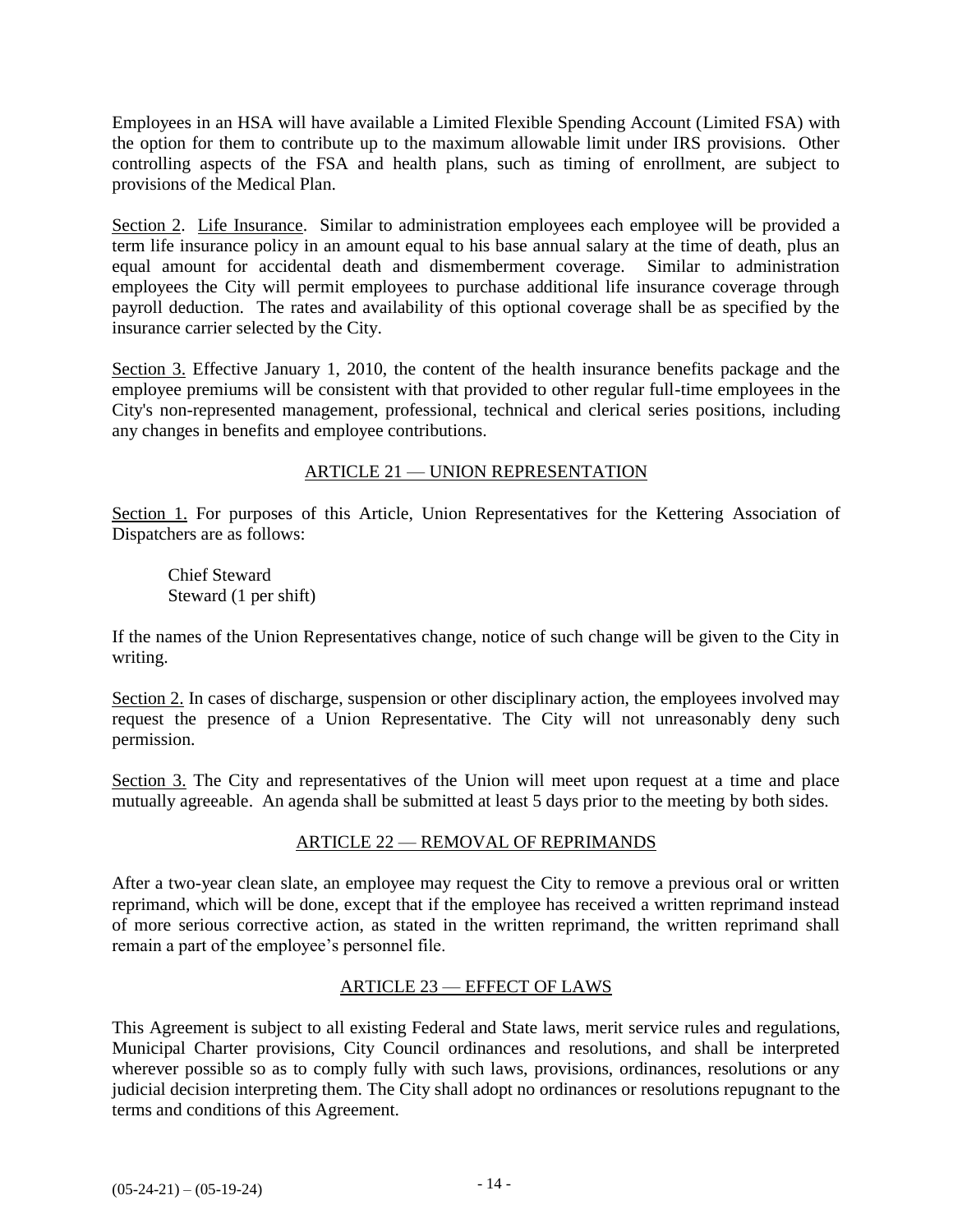In the event that any provision of this Agreement is contrary to the law or any authority set forth above, it shall be of no further force and effect, but the remainder of this Agreement shall remain in full force and effect. When either party feels that a provision has been invalidated, it will notify the other in writing. In any such event, and upon written request by either party, the parties to this Agreement shall meet at a mutually agreeable time in an attempt to modify the invalid provisions of this Agreement by good faith negotiations. Prior to any such meeting, the City may take action it should deem necessary in good faith to comply with the law. Any such action shall be subject to the grievance-arbitration procedures hereafter for the purpose of determining whether the City acted within the scope of the paragraph.

By entering into this Agreement, or by making any reference to Chapter 4117 of the Ohio Revised Code, neither party in any way waives any claim that law, or any part of them, may be unconstitutional or otherwise invalid.

## ARTICLE 24 – RANDOM DRUG/ALCOHOL TESTING

In addition to the City's right to conduct Reasonable Suspicion Drug and Alcohol Testing, employees may be drug and alcohol tested randomly. Such random testing protocol shall begin 1/1/2016 and employees will have the opportunity to attend training on the testing process prior to 1/1/2016.

Employees will be randomly selected for unannounced drug and/or alcohol testing on an indiscriminate basis that assures that all employees shall have an equal chance of being selected; as a result, some employees may be tested more than once per year while other employees may not be tested at all. Testing may be administered up to 4 times each calendar year at the discretion of the City and 10% of the total pool shall be selected for each test date. The selection of employees from the random pool shall be performed by the City's certified vendor. When an employee is selected for a random drug and/or alcohol test, the employee shall promptly submit to such test(s). Dispatchers will be placed in the same pool as other Kettering Police Department employees that are subject to random testing. Except as provided herein, all random drug and/or alcohol tests will be provided at the cost of the City.

All employees sworn and non-sworn subject to random drug testing shall be placed in a single pool of Police Department employees. The selected employees will be tested in the least disruptive manner and testing of selected employees shall occur during their assigned shifts on the date of the  $test(s)$ .

The random drug and/or alcohol testing shall be conducted by a certified vendor of the City's choice. At a minimum, such vendor will be certified by the Department of Health and Human Services (DHHS), or certified by a DHHS recognized certification program, or Substance Abuse and Mental Health Services (SAMHSA), or certified by a SAMHSA-recognized certified program or any other future named agency that has jurisdiction over such standards. The screening panel and acceptable limits for random drug testing shall be consistent with the City's pre-employment screening panel and acceptable limits in place for Police Department personnel at the time the random drug/alcohol test is conducted.

No drug test shall be considered positive until it has been confirmed by a gas chromatography/mass spectrometry full scan test or its equivalent. If the initial drug test is positive for any controlled substance, a confirmation test shall be run on the same sample using the most accurate testing method reasonably available. An employee who tests positive may, at his or her own expense, have another test run on the same sample. If the analysis of the "primary" specimen confirms the presence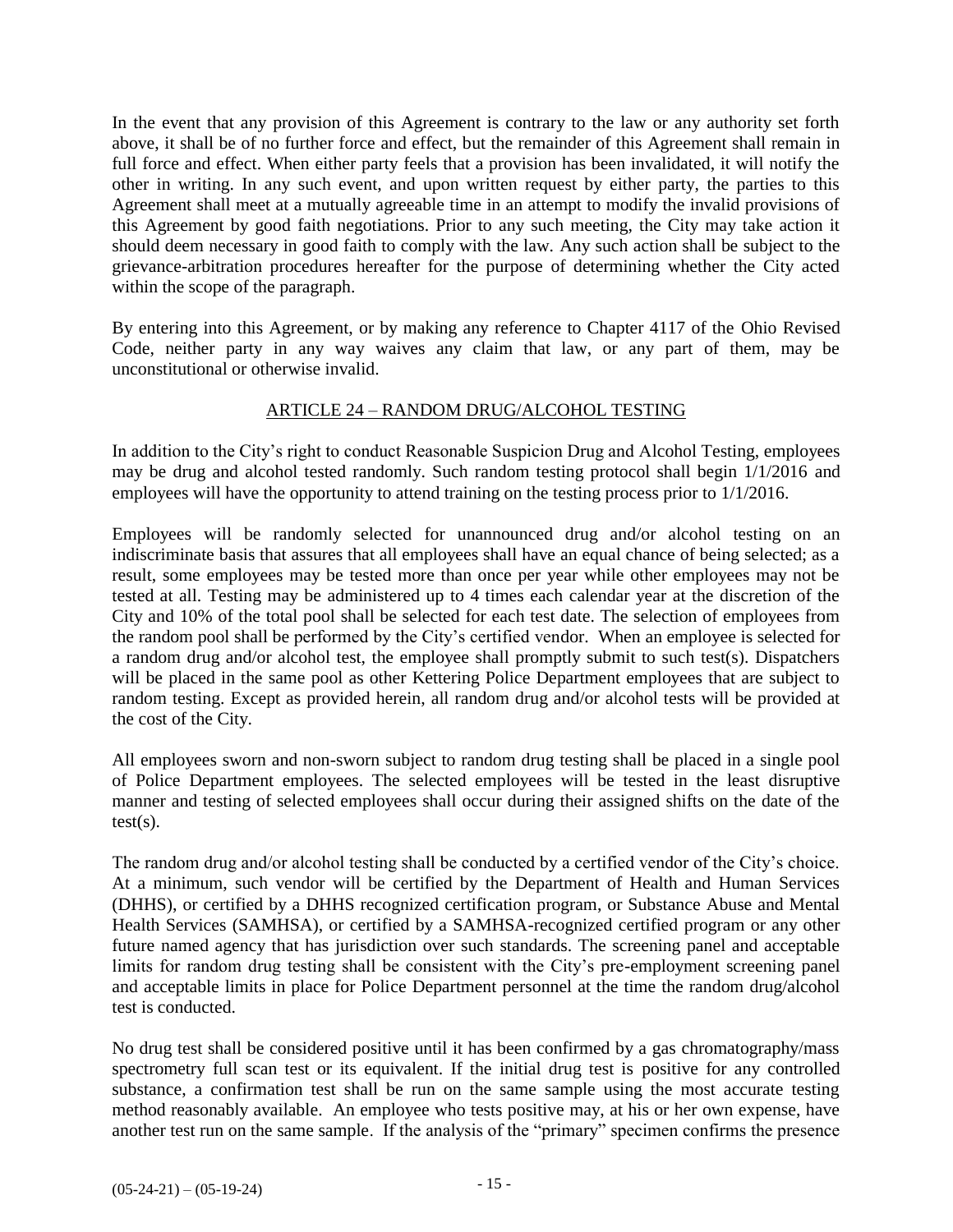of an illegal controlled substance, the employee has 72 hours to request that the "split" specimen be retested at the same lab or be sent to another certified laboratory for analysis, at the employee's expense. In the event that the "split" specimen sample reveals no confirmation of a controlled substance, the City will reimburse the employee for the cost of the "split" sample test.

Random alcohol testing shall be conducted by a Breath Alcohol Test (BAT). In determining positive or negative results or removal from performing safety sensitive functions/duties the City will adhere to the standards and guidelines established by the Federal Motor Carrier Safety Administration (FMCSA) or any other future named agency that has jurisdiction over such standards. Employees shall be provided with a copy of such results standards on an annual basis or more frequently in the case of modification of such standards by the applicable agency.

If an initial drug test is positive, an employee may be suspended pending receipt of the confirmation test. A positive alcohol and/or positive drug confirmation test shall be deemed a violation. If an employee refuses to submit to a drug and/or alcohol test; or has a positive alcohol test; or a positive drug confirmation test the City may initiate disciplinary action, up to and including dismissal subject to a just cause standard.

If an employee has a positive drug and/or alcohol test on a test covered by this Article, the Union, the affected employee, and the City may enter into a "Last Chance Agreement."

A positive random drug and/or alcohol test by itself will not result in a Kettering Police Department initiated prosecution. Information resulting from such tests will not be divulged except to the extent necessary to protect the legitimate interest of the City or to the extent required by law.

The Chief may adopt a General Order to administer the random drug and/or alcohol testing program so long as such Order is not in conflict with this Article.

## ARTICLE 25 — DURATION

Section 1. This Agreement shall be in full force and effect through May 19, 2024. All provisions shall be effective from and after the signing date of this Agreement unless otherwise specified, or as soon thereafter as benefit coverage can be obtained in the normal course of business or as provided by law.

Section 2. If either the City or the Union desires to terminate, modify or negotiate a successor agreement, it shall serve written notice upon the other party of its desire not less than 90 days prior to the expiration date of this Agreement.